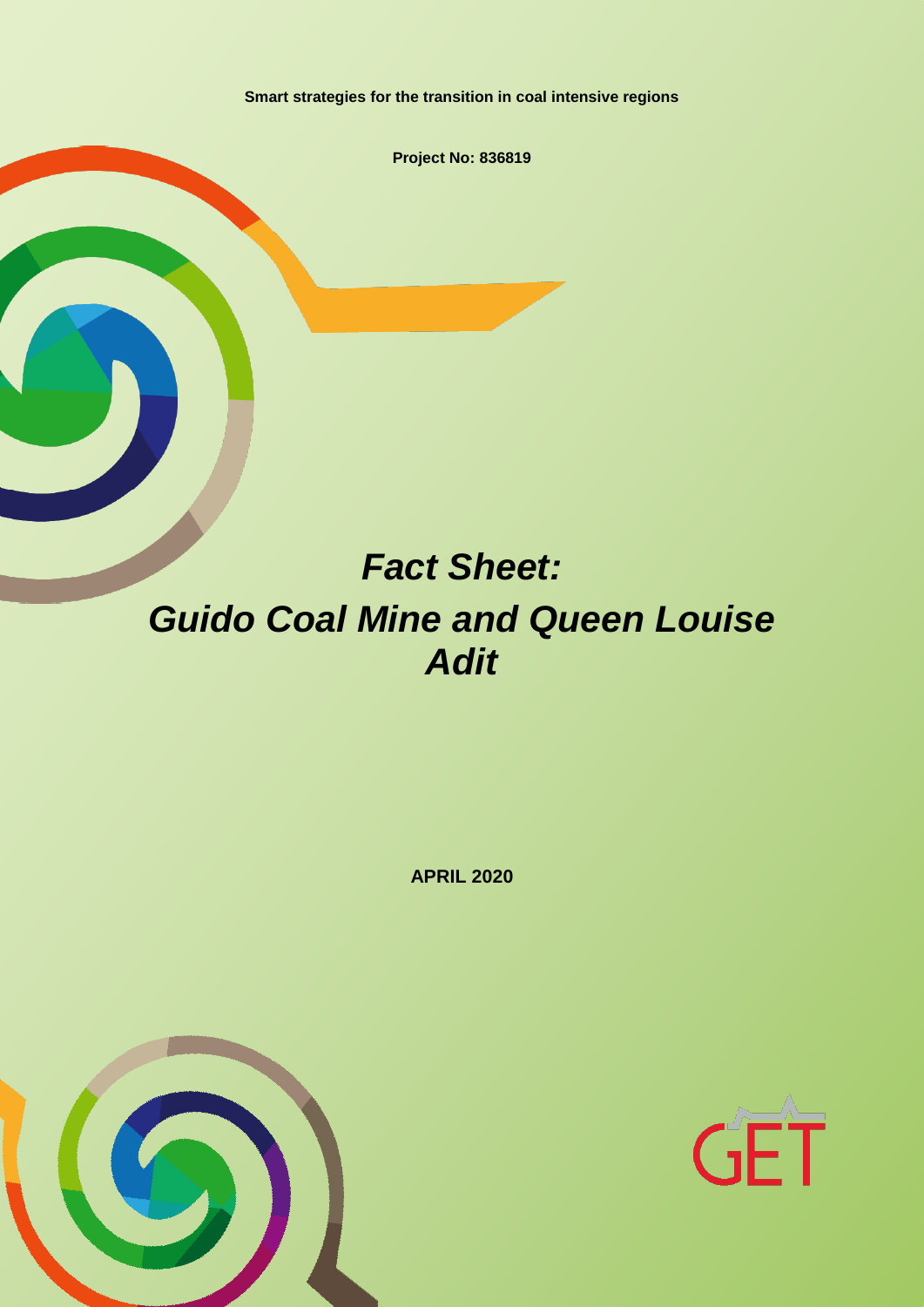

## **Description**

The establishment of Guido in 1855 is associated with the industrial revolution in Silesia. Until 1887, the building belonged to Prussia. Then the Guido mine was included in the Queen Louise mine in Zabrze. After the mining of coal, the mining plant was transformed into a central drainage node, but it lost its importance in the 1930s. In 1967, the "M-300 Experimental Coal Mine" was established on the basis of the plant, where machines manufactured at KOMAG - Gliwice were tested. In 1982, an open-air museum with a tourist trail was opened in closed excavations, and 5 years later the Provincial Conservator of Monuments entered 19<sup>th</sup>-century excavations, buildings, hoisting machines and pits in the register of monuments. Since then, they began to be subject to complete legal protection. Since 2007 Guido mine was open for visitors.



**Figure 1: Guido mine roadway (source: https://pl.wikipedia.org)**

Guido Coal Mine – today a closed hard coal mine, open to the public. It is part of the Coal Mining Museum in Zabrze as the Guido Mine Complex. Visiting the Guido Mine is possible on two levels 170, 320 and sub-level 355. During the tour, you can see how the electric hoisting machine from 1927 works, drive underground to the underground by a mining rail (elevator). The routes include underground excavations from the time of exploitation at the "Guido" Mine. Underground stables are presented, the chapel of St. Barbara, which is 170 meters below the surface of the earth, or working mining machinery.

The Queen Louise Adit is a modern exhibition in revitalized buildings on the surface of the land, but above all, a unique opportunity to explore mine sidewalks arranged in a way accessible to the youngest adventurers.

As part of a visit to the museum, you can see the country's largest underground mining machinery park during work, track the development of mining techniques over the past 200 years, see the underground reloading port or the huge mining pavement entirely forged in a coal seam - an absolute unique on a global scale, see also with the unique geological structure of this place. The routes are equipped with modern multimedia that support conducting educational classes.

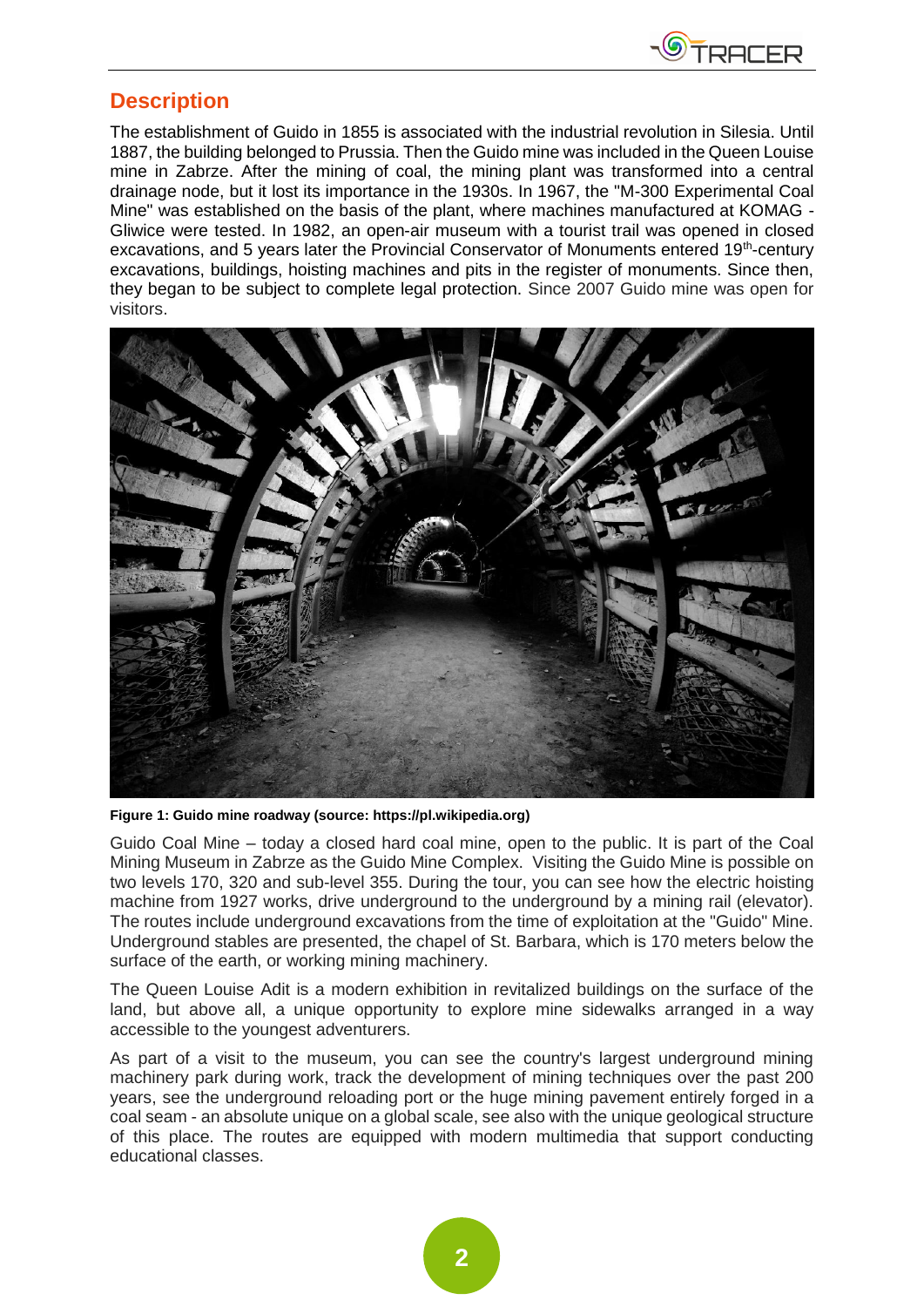

Moreover, the Guido Mine has a modern zone of culture, business, and entertainment. It is here that companies can organize training and business meetings, and visitors have fun at concerts, theatre performances, and cinema screenings.



**Figure 2: Electric suspended railway - the only such mining railway in the world made available to tourists (source: https://kopalniaguido.pl/)**

#### **Achievements**

The Guido Mining Museum was created and made available to the visitors in 1982 at the level of 170 m. The museum was entered into the register of monuments. In 2000, as a result of cost reduction in the coal industry, the underground mine was dismantled. However, the involvement of many institutions, primarily the municipal authorities of Zabrze, the Marshal's Office of the Śląskie Voivodeship and private individuals led to the cessation of liquidation activities and the establishment in 2007 of the Historic "Guido" Mine as an independent cultural institution of the City of Zabrze and the Silesian Voivodeship.

Queen Louise Adit is currently a place of education for children of different ages. Based on the unique infrastructure of underground mining corridors and outdoor theme parks of the Queen Louise Adit complex, an educational offer is prepared that meets the requirements of the core curriculum for teaching at all levels of education. Currently, it is one of the leading educational centers for children in Poland.

The complex offers classes on the subject of Silesian culture, mining history (mining techniques, working conditions underground), which is undoubtedly a very important economic and cultural element in Poland, coal production, underground orientation. Thus, meetings held in the Queen Louise Adit are extremely valuable both for children from the region, who can use them to deepen their knowledge of their own identity, but also for groups from every corner of the country interested in issues in the field of mining, geography, geology, physics, chemistry, and many other subjects.

#### **Challenges**

The 1990s were the times of system transformation from a centrally planned economy to a market economy. The income limitations of enterprises were tightened and their activities were directed towards survival by means of minimizing production costs - similar criteria determined

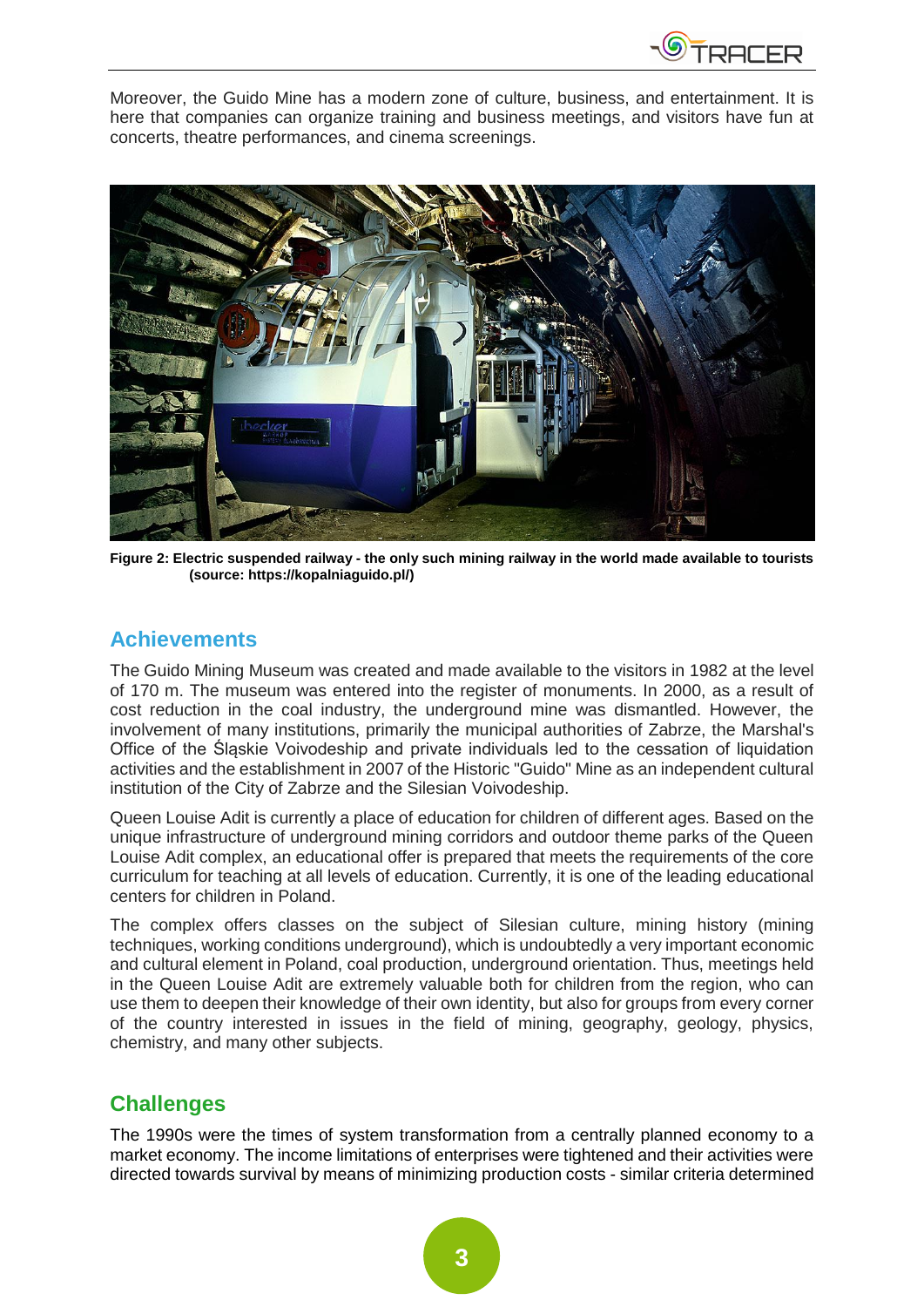

the decisions of the owner of Guido. The necessity of functioning in the new system reality was accompanied by other adverse circumstances.

## **Enabling conditions**

The Guido tourist complex operates thanks to the involvement of the municipal authorities of Zabrze, the Marshal's Office of the Silesian Voivodeship and second-hand people, after beginning the restructuration process in 2000.

## **References and further links**

<https://kopalniaguido.pl/index.php/en/>

<https://www.sztolnialuiza.pl/index.php/oferta-edukacyjna-sztolnia-luiza>

<https://www.muzeumgornictwa.pl/>

Tusińska M. 2015. Jak kopalnia z miejsca fedrunku instytucją kultury się stała. Historia rewitalizacji Guido. Prace Naukowe / Uniwersytet Ekonomiczny w Katowicach, Ekonomia menedżerska : problemy decyzyjne w studiach przypadków, p. 140-144.